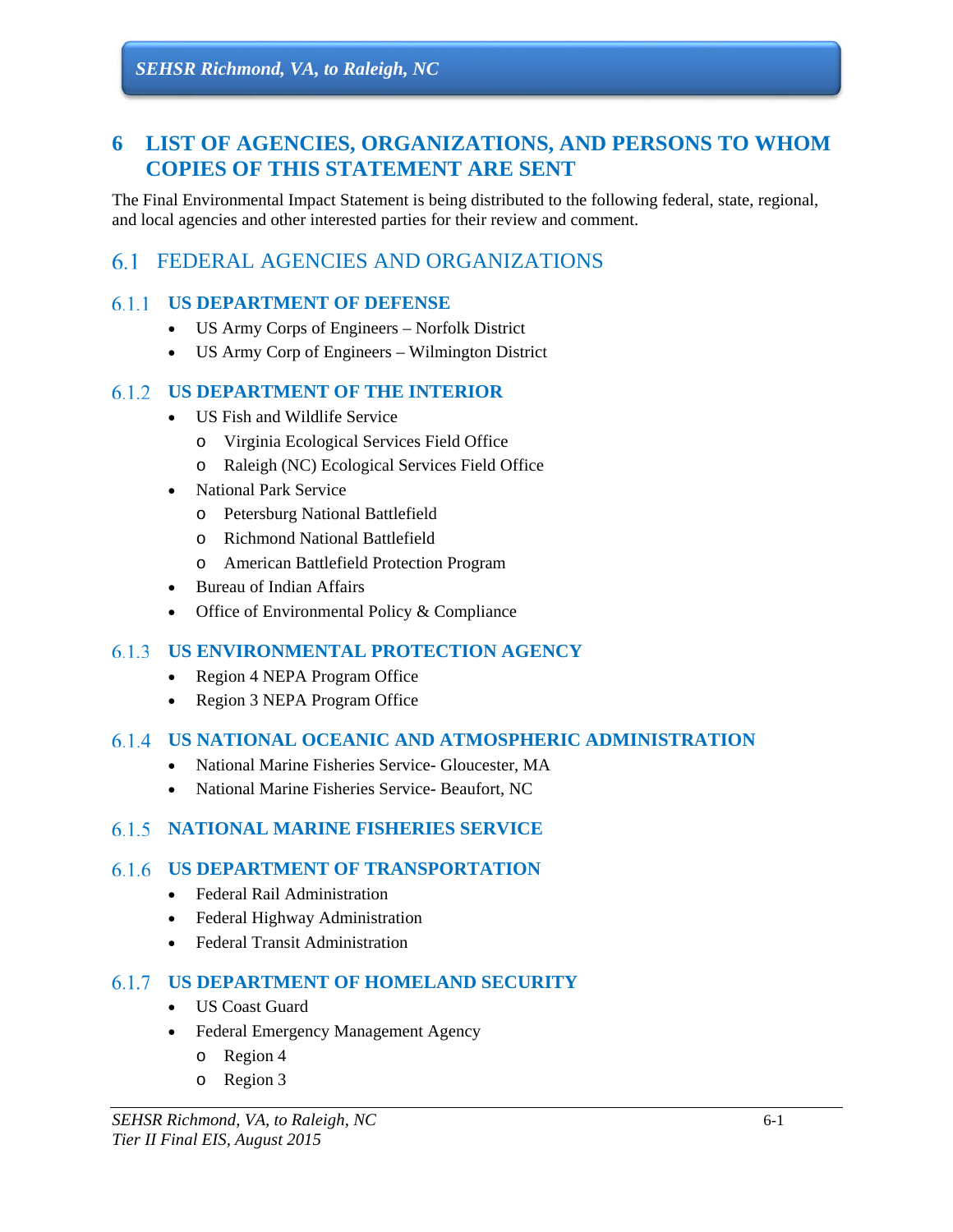#### **US DEPARTMENT OF COMMERCE**

- Ecology and Environmental Conservation Office
- **US DEPARTMENT OF HEALTH AND HUMAN SERVICES** 
	- $\bullet$  Region 4
	- Region 3
- **US DEPARTMENT OF HOUSING AND URBAN DEVELOPMENT**
- **6.1.11 US DEPARTMENT OF AGRICULTURE**
- **6.1.12 COUNCIL ON ENVIRONMENTAL QUALITY**
- **ADVISORY COUNCIL ON HISTORIC PRESERVATION**
- STATE AGENCIES

### **VIRGINIA DEPARTMENT OF ENVIRONMENTAL QUALITY, OFFICE OF IMPACT REVIEW**

Coordinates review with state agencies through one central location. Distribution list includes:

### *VIRGINIA DEPARTMENT OF ENVIRONMENTAL QUALITY*

- Office of Environmental Impact Review
- Piedmont Regional Office
- Air Division
- Waste Division
- Division of Water Quality, Office of Wetlands and Stream Protection
- Erosion and Sediment Control
- Virginia Stormwater Management Program
- Chesapeake Bay Program

### *VIRGINIA DEPARTMENT OF AGRICULTURE AND CONSUMER SERVICES*

### *VIRGINIA DEPARTMENT OF CONSERVATION AND RECREATION*

- Division of Planning and Recreation Resources
- Division of Natural Heritage Resources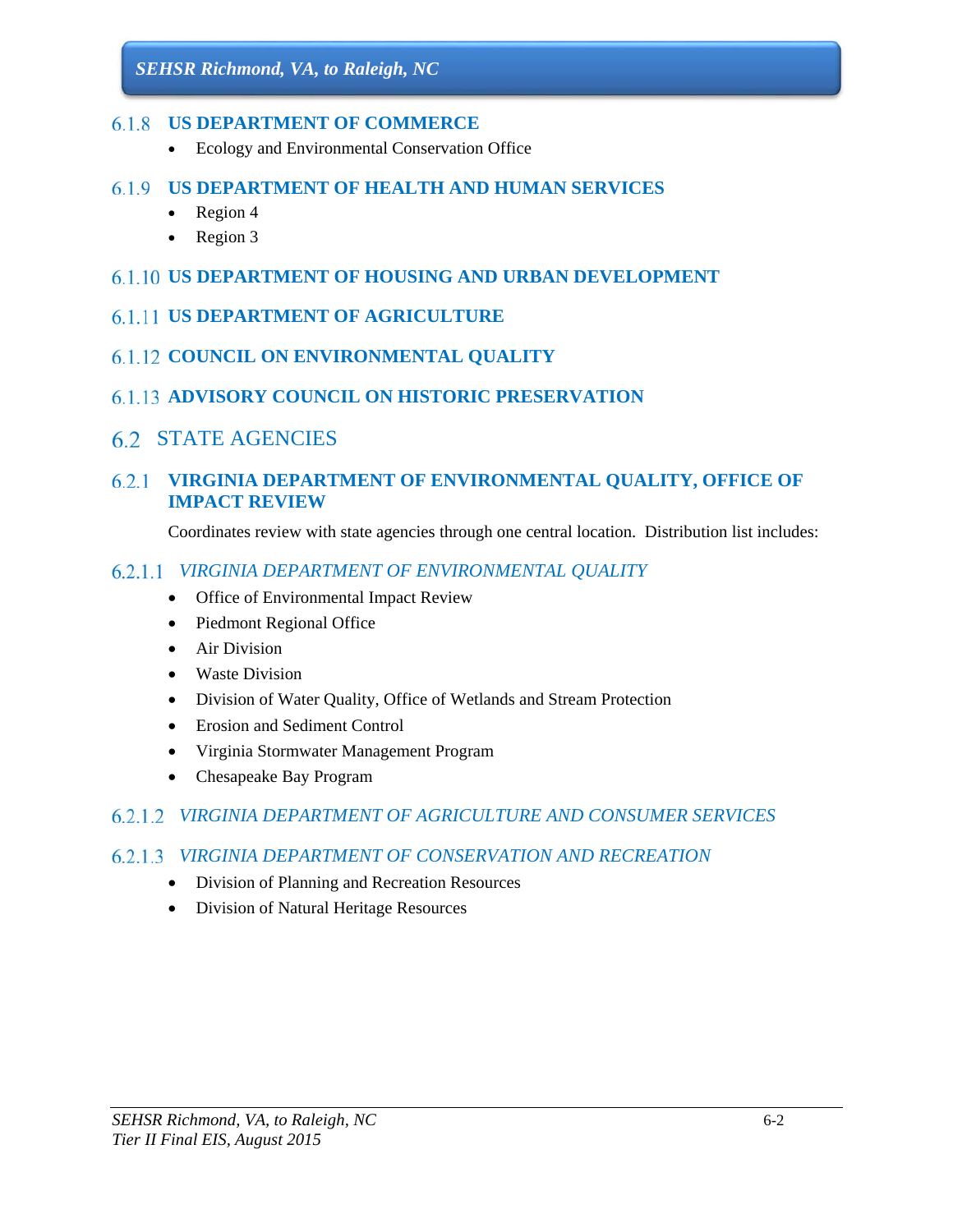- *VIRGINIA DEPARTMENT OF FORESTRY*
- *VIRGINIA DEPARTMENT OF GAME AND INLAND FISHERIES*
- *VIRGINIA DEPARTMENT OF HEALTH*
- *VIRGINIA DEPARTMENT OF HISTORIC RESOURCES*
- *VIRGINIA DEPARTMENT OF RAIL AND PUBLIC TRANSPORTATION*
- *VIRGINIA DEPARTMENT OF TRANSPORTATION*
- *VIRGINIA MARINE RESOURCES COMMISSION*

### **VIRGINIA OUTDOORS FOUNDATION**

Virginia Outdoors Foundation is a public organization, created by the Virginia General Assembly in 1966 to promote preservation of open-space lands.

## **NORTH CAROLINA STATE CLEARINGHOUSE**

Coordinates review with state agencies through one central location. Distribution list includes:

- *NC DEPARTMENT OF AGRICULTURE*
- *NC DEPARTMENT OF CRIME CONTROL AND PUBLIC SAFETY* 
	- Division of Emergency Management Floodplains Management Program

### *NC DEPARTMENT OF CULTURAL RESOURCES*

### *NC DEPARTMENT OF ENVIRONMENTAL AND NATURAL RESOURCES*

- NC Wildlife Resources Commission
- Natural Heritage
- Public Water Supply
- Parks and Recreation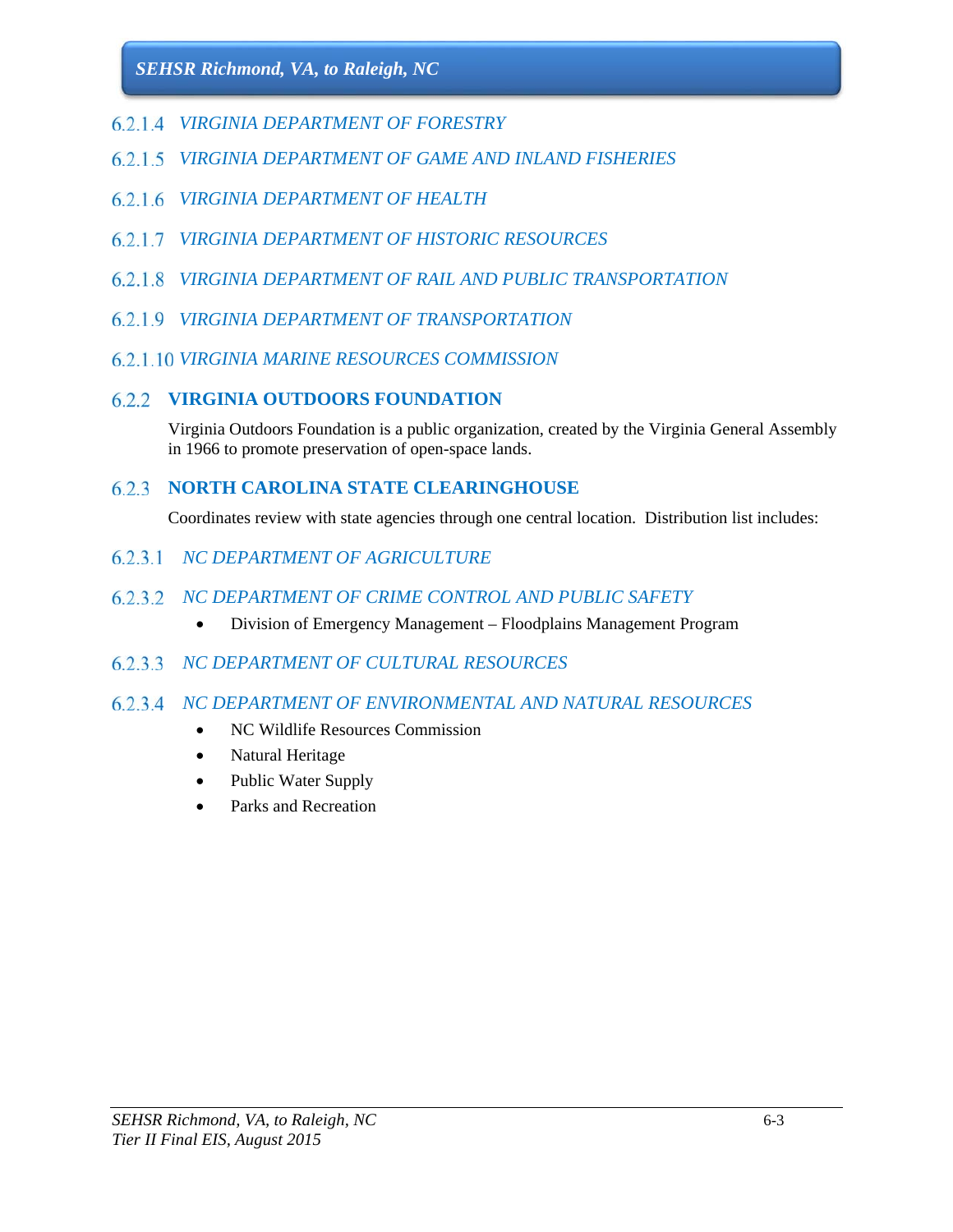# LOCAL GOVERNMENTS AND ORGANIZATIONS

# **VIRGINIA LOCAL GOVERNMENTS AND ORGANIZATIONS**

- *CHESTERFIELD COUNTY*
- *DINWIDDIE COUNTY*
- *BRUNSWICK COUNTY*
- *MECKLENBURG COUNTY*
- *CITY OF RICHMOND*
- *CITY OF COLONIAL HEIGHTS*
- *CITY OF PETERSBURG*
- *TOWN OF MCKENNEY*
- *TOWN OF ALBERTA*
- *TOWN OF SOUTH HILL*
- *TOWN OF LA CROSSE*
- *RICHMOND REGIONAL PLANNING DISTRICT COMMISSION*
- *RICHMOND REGIONAL METROPOLITAN PLANNING ORGANIZATION*
- *TRI-CITIES METROPOLITAN PLANNING ORGANIZATION*
- *CRATER PLANNING DISTRICT COMMISSION*
- *SOUTHSIDE PLANNING DISTRICT COMMISSION*
- *HAMPTON ROADS TRANSPORTATION PLANNING ORGANIZATION*
- *HAMPTON ROADS PLANNING DISTRICT COMMISSION*

### **NORTH CAROLINA LOCAL GOVERNMENTS AND ORGANIZATIONS**

- *WARREN COUNTY*
- *VANCE COUNTY*
- *FRANKLIN COUNTY*
- *WAKE COUNTY*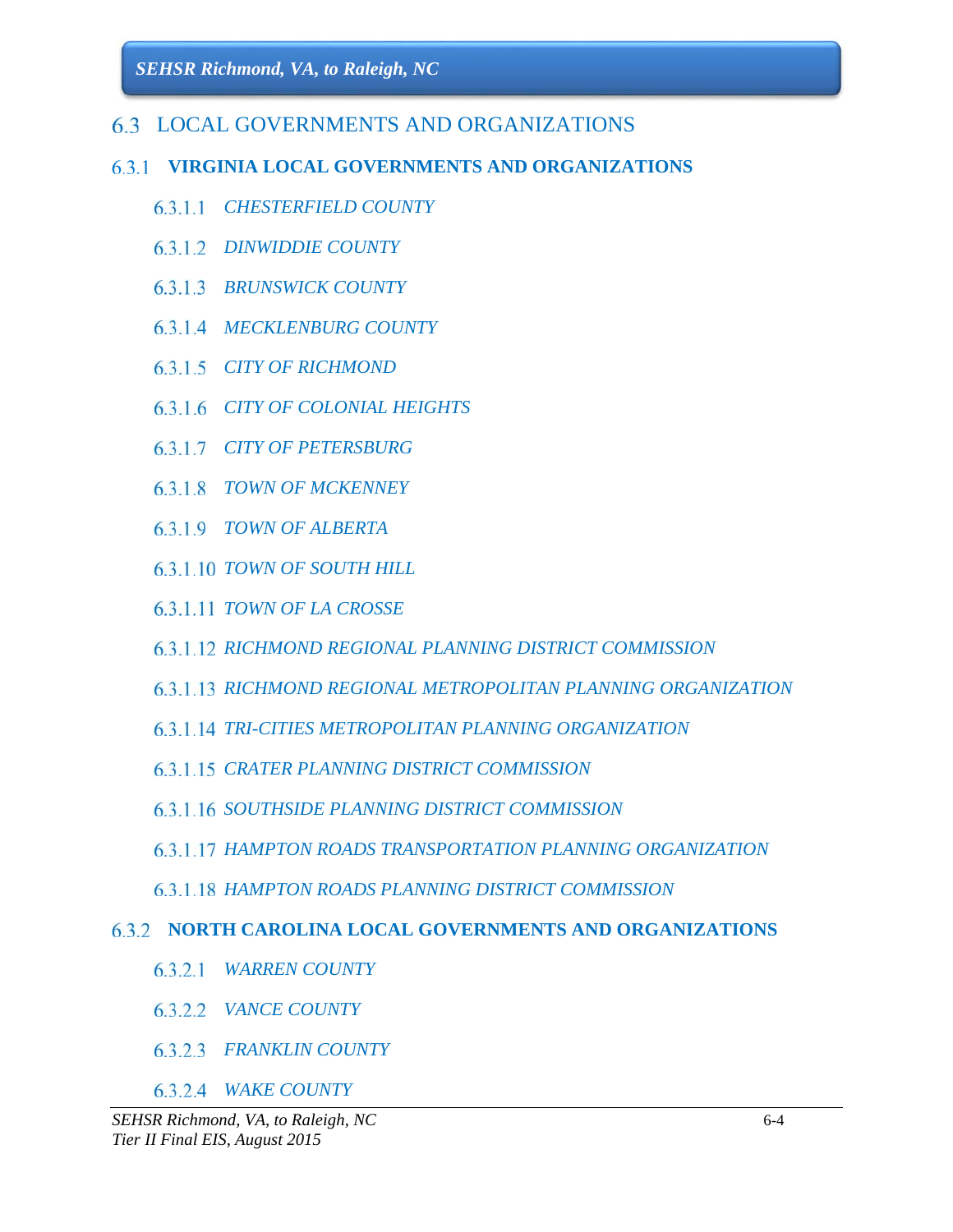- *TOWN OF NORLINA*
- *TOWN OF MIDDLEBURG*
- *CITY OF HENDERSON*
- *TOWN OF KITTRELL*
- *TOWN OF FRANKLINTON*
- *TOWN OF YOUNGSVILLE*
- *TOWN OF WAKE FOREST*
- *CITY OF RALEIGH*
- *CAPITAL AREA METROPOLITAN PLANNING ORGANIZATION*
- *KERR-TAR COUNCIL OF GOVERNMENTS (REGION K)*
- **6.3.2.15 TRIANGLE J COUNCIL OF GOVERNMENTS**

# **OTHER**

- *TRIANGLE TRANSIT*
- *AMTRAK*
- *CSX TRANSPORTATION*
- *NORFOLK SOUTHERN RAILROAD*
- *NORTH CAROLINA RAILROAD*

# DOCUMENT DISTRIBUTION LOCATION LIST

The Final Environmental Impact Statement (FEIS) is being made available to the public and other interested parties for their review and comment at 12 locations. Document viewing locations and addresses are listed below.

# **RICHMOND REGIONAL PLANNING DISTRICT COMMISSION**

9211 Forest Hill Avenue, Suite 200 Richmond, VA 23235 (804) 323-2033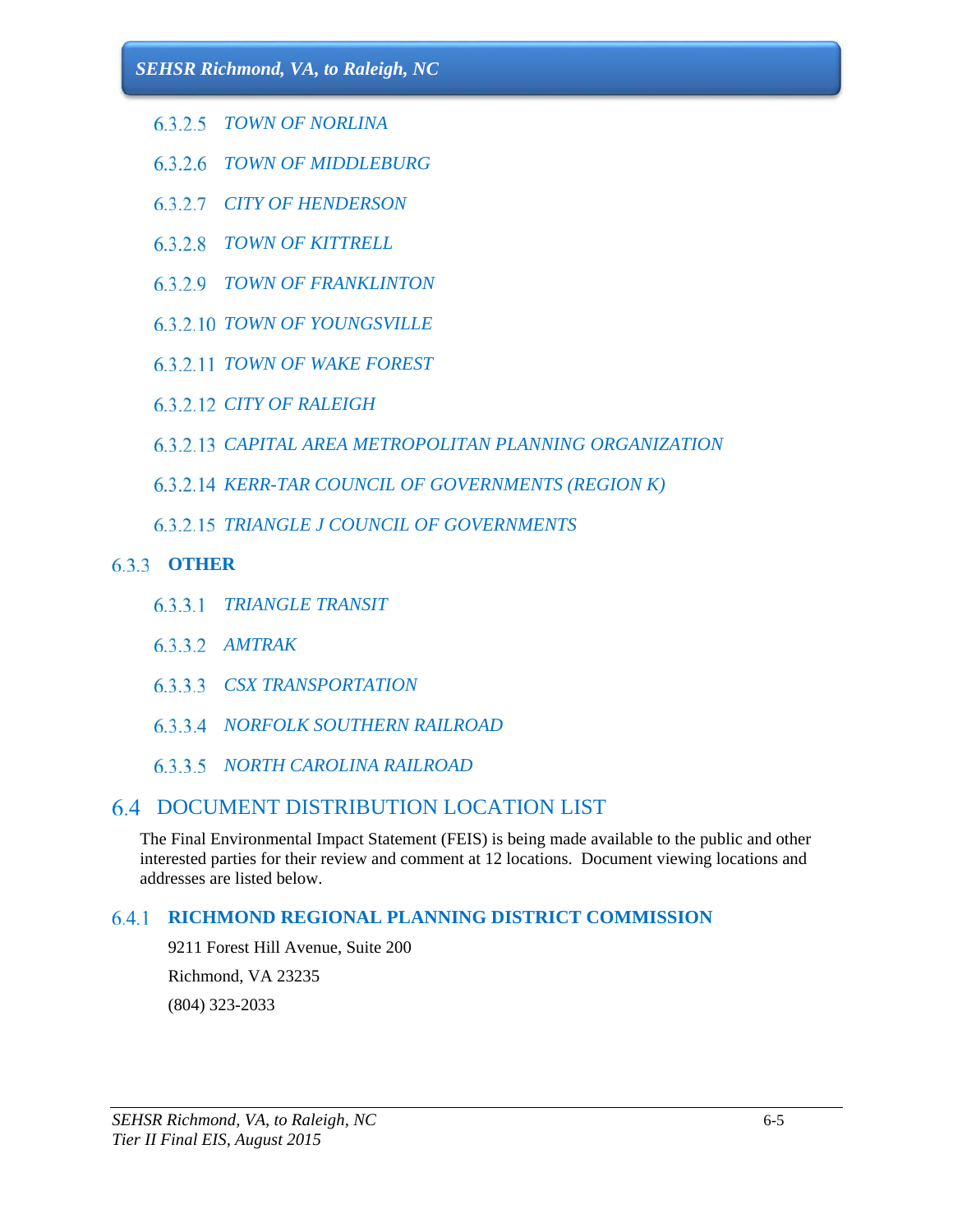### **RICHMOND MAIN PUBLIC LIBRARY**

101 East Franklin Street Richmond, VA 23219 (804) 646-7223

### **CHESTERFIELD COUNTY CENTRAL LIBRARY**

9501 Lori Road Chesterfield, VA 23832-6631 (804) 748-1774

### **COLONIAL HEIGHTS PUBLIC LIBRARY**

1000 Yacht Basin Drive Colonial Heights, VA 23834 (804)-520-9384

### **CRATER PLANNING DISTRICT COMMISSION**

1964 Wakefield Street Petersburg, VA 23805 (804) 861-1666

### **PETERSBURG CENTRAL PUBLIC LIBRARY**

137 S. Sycamore St. Petersburg, VA 23803 (804) 733-2387

### **DINWIDDIE COUNTY PLANNING DEPARTMENT**

14016 Boydton Plank Road Dinwiddie, VA 23841 (804) 469-4500

### **SOUTHSIDE PLANNING DISTRICT COMMISSION**

200 South Mecklenburg Avenue South Hill, VA 23970 (434) 447-7101